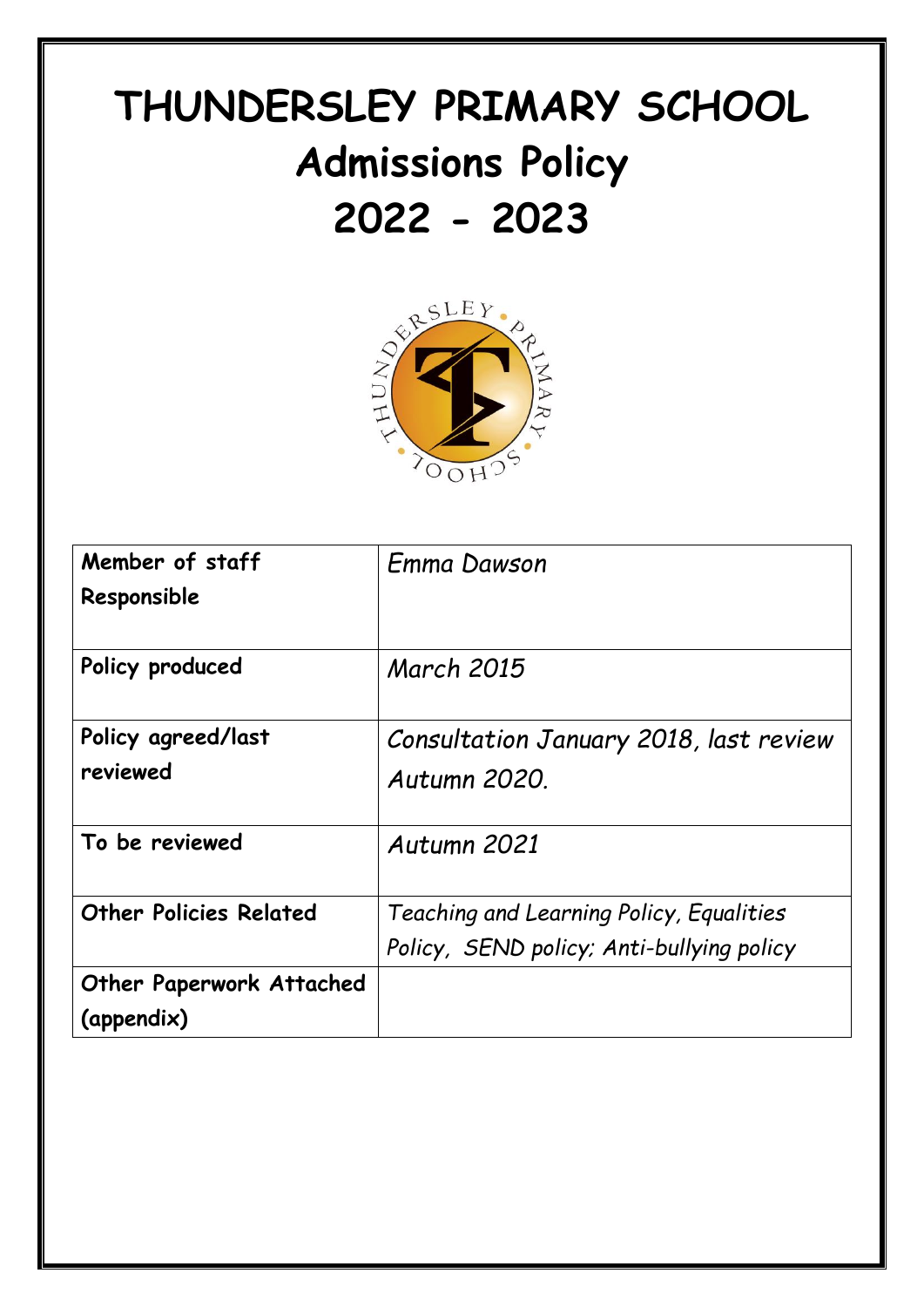# **Admissions Policy 2021-22**

The Published Admissions Number (PAN) for Thundersley Primary School is 60.

All children will be admitted full time in the September following their fourth birthday. Parents can request that the date their child is admitted to the school is deferred until later in the school year or until the child reaches compulsory school age in that school year. Where entry is deferred, the school will hold the place for that child and not offer it to another child.

The parent would not, however, be able to defer entry beyond the beginning of the term after the child's fifth birthday, nor beyond the academic year for which the original application was accepted. Where parents choose to defer entry, the child will start at the beginning of the new school term/half term.

Parents can request that their child attends part-time until the child reaches compulsory school age. For parents opting to take up a part-time place this would be for mornings only.

The Local Authority coordinates all admissions to the school.

#### **Over Subscription**

## **There is no guarantee of a place for children living in the priority admissions area.**

Under the s324 of the Education Act 1996, the governing body is required to admit a child with a statement of Special Educational Needs that names the school.

In the event of over subscription, the following criteria will be applied to determine priority:

- 1. Looked-after children (as defined below)
- 2. Children with siblings attending the school at the time of admission
- 3. Children living in the priority admissions area
- 4. Remaining applicants

The over subscription criteria will be applied in number order. In the event of over subscription within any of the above criteria, priority will be determined by straight line distance from home to school, those closest given the highest priority. This will be based on measurements provided by the Local Authority.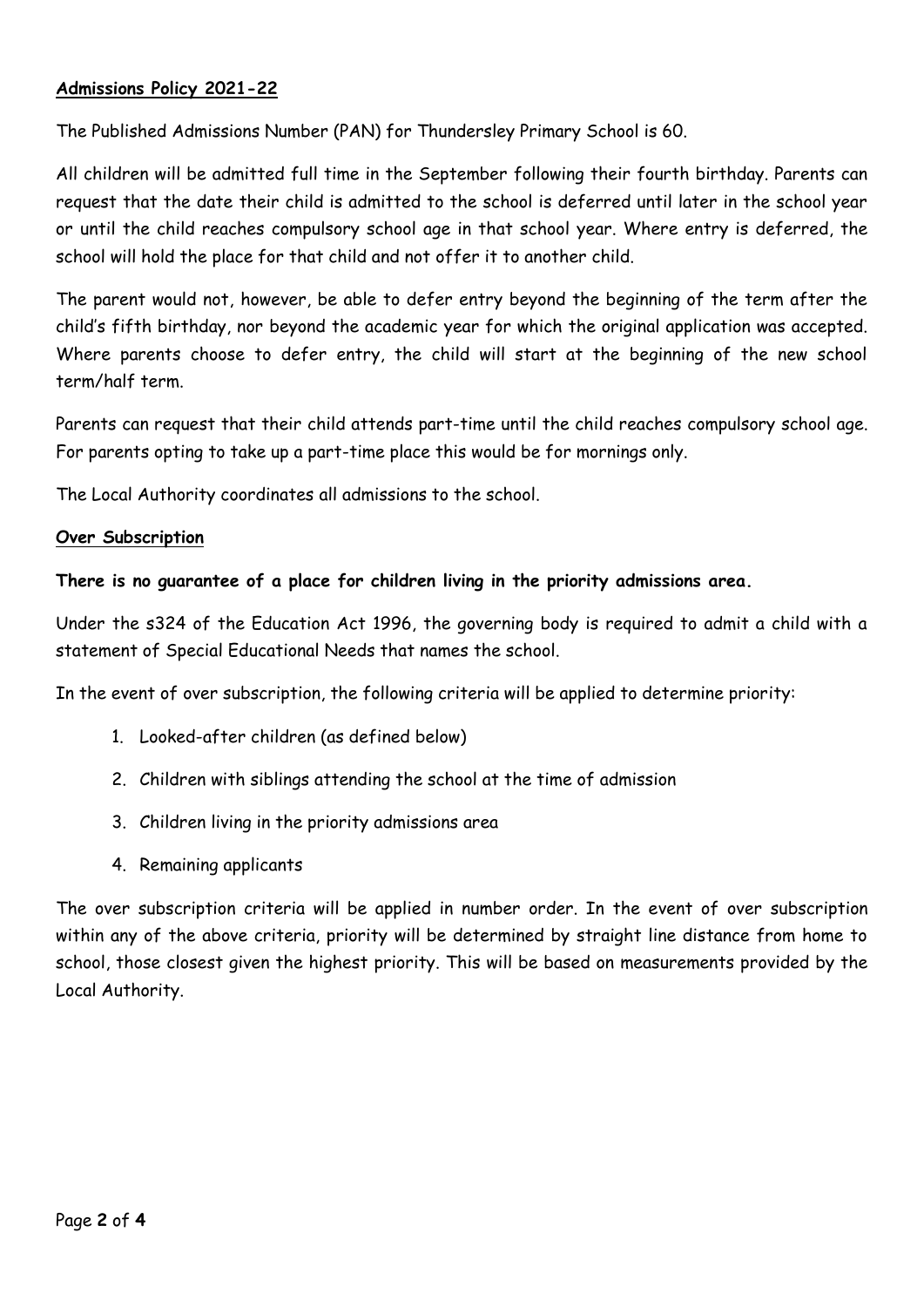# **Looked After Children**

A 'looked after Child' or a child who was previously looked after but immediately after being looked after became subject to adoption, residence or special guardianship order will be given first priority in oversubscription ahead of all other applicants in accordance with the School Admissions Code 2012. A looked after child is a child who is (a) in the care of the Local Authority, or (b) being provided with accommodation by a Local Authority in exercise of their social services function (as defined in Section 22 (1) of the Children Act 1989).

# **Siblings**

For applications made in the normal admission round a relevant sibling is a child who has a brother, sister, adopted brother or sister or stepbrother or stepsister living in the same family unit in the same family address who attends the preferred school in any year group excluding the final year. Biological siblings who attend the preferred school in any year group, excluding the final year will also be treated as siblings irrespective of place of residence. Children residing in the same family such as cousins will not be treated as siblings.

#### **Priority Admissions Area**

Please contact the school for details of the priority admissions area.

#### **Waiting Lists**

Unsuccessful applicants will be placed on a waiting list. The criteria for the waiting list will comply with the published over subscription criteria set out in this document. Waiting lists will be maintained for the duration of the Early Years Foundation Stage Year and any mid-year admissions will be in line with the criteria above. Waiting lists will be kept 'live' for one year.

## **Appeals Against Admissions Decisions**

Parents and carers have the right to appeal against admissions decisions to an Independent Appeal Panel, as specified in the Code of Practice. Please contact the school for further details of the appeals process.

#### **Admissions Arrangements**

The Governing Body will apply the admissions arrangements in accordance with the co-ordinated scheme for Essex.

#### **Summer born children**

Page **3** of **4** Parents of summer-born children may be concerned that their child is not ready to start school in the September following their fourth birthday. If this is the case, parents can request to defer their child's entry to school by a whole year until they reach compulsory school age and be admitted to **Reception** rather than **Year 1** with their chronological peers. This means that a summer born child would not start school at all during the academic year after their fourth birthday. The law only